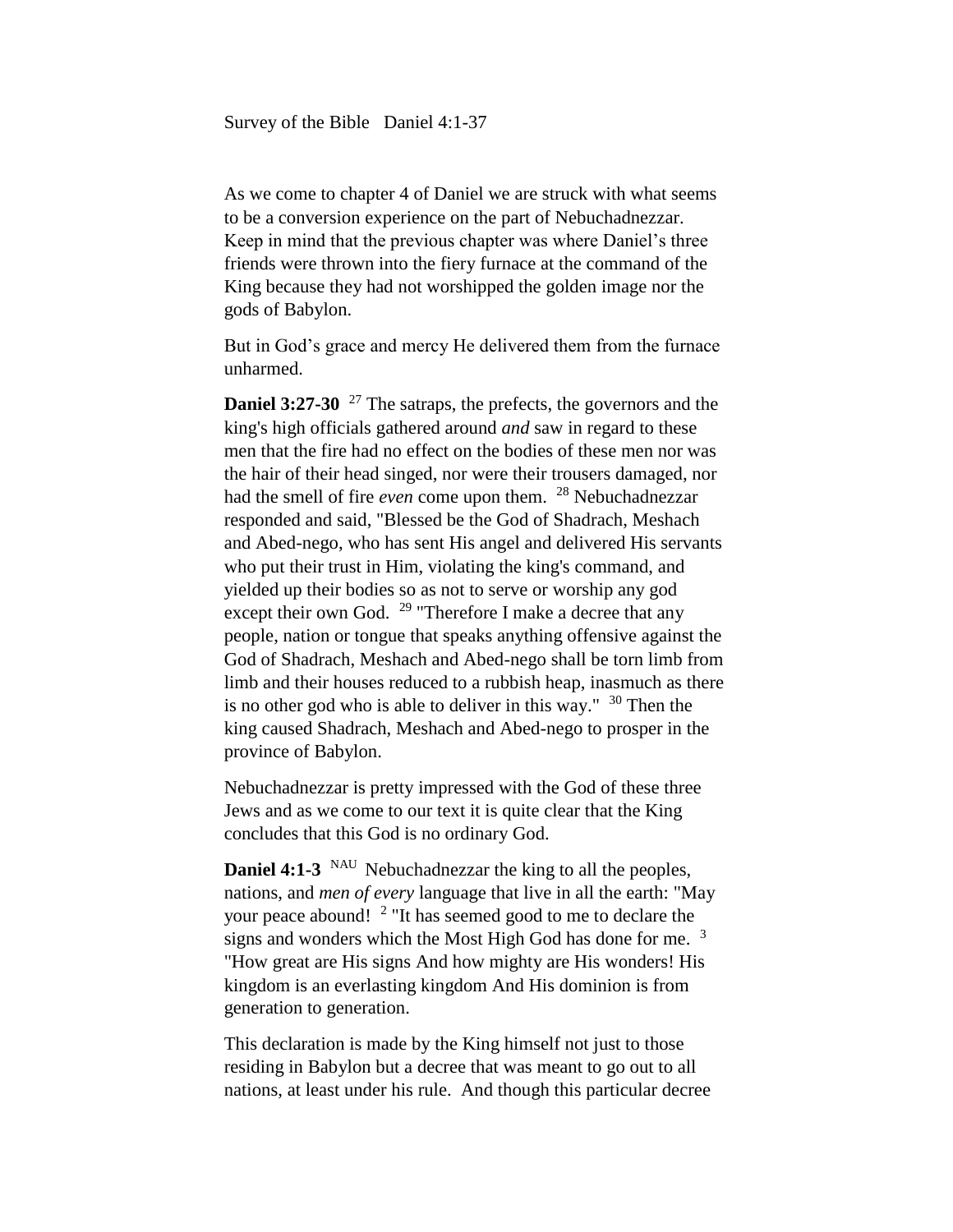in our text does not include any punitive sanctions it is probably part of the same decree that we saw earlier.

**Daniel 3:29** <sup>29</sup> "Therefore I make a decree that any people, nation or tongue that speaks anything offensive against the God of Shadrach, Meshach and Abed-nego shall be torn limb from limb and their houses reduced to a rubbish heap, inasmuch as there is no other god who is able to deliver in this way."

And so, in chapter 4 we have the positive aspect of this decree being laid out for people throughout his kingdom.

It is in chapter 4 that Nebuchadnezzar has another dream and as before he seeks out the interpretation of the dream from his wise men, but like before they were unable to satisfy the King's request.

And so, enter Daniel whose God is able to give him the interpretation. But it is at this point we see, that despite the King's acknowledgment of the Most High God, whose kingdom is everlasting and whose dominion is from generation to generation, notice what god with which he identifies himself.

**Daniel 4:8** <sup>8</sup> "But finally Daniel came in before me, whose name is Belteshazzar according to *the name of my god*, and in whom is a spirit of the holy gods; and I related the dream to him....

We are not given the specific name of Nebuchadnezzar's god but it is not the God of Daniel.

As I've said before, from an intellectual standpoint a person can experience the mighty acts of the Most High God and in his mind can acknowledge that such acts can only be explained by an almighty and omnipotent being, be they the parting of the Red Sea, manna falling from heaven, the turning of water into wine or the raising of the dead.

But none of these things in themselves will necessarily convince a person to repent and believe in the promises of such a God. In fact, we are specifically told of such a thing in the gospel of Luke when conveying the story of the rich man and Lazarus.

Luke 16:27-31 <sup>27</sup> "And he said, Then I beg you, father, that you send him [Lazarus] to my father's house-- <sup>28</sup> for I have five brothers-- in order that he may warn them, so that they will not also come to this place of torment.' <sup>29</sup> "But Abraham said, 'They have Moses and the Prophets; let them hear them.' <sup>30</sup> "But he said, 'No, father Abraham, but if someone goes to them from the dead,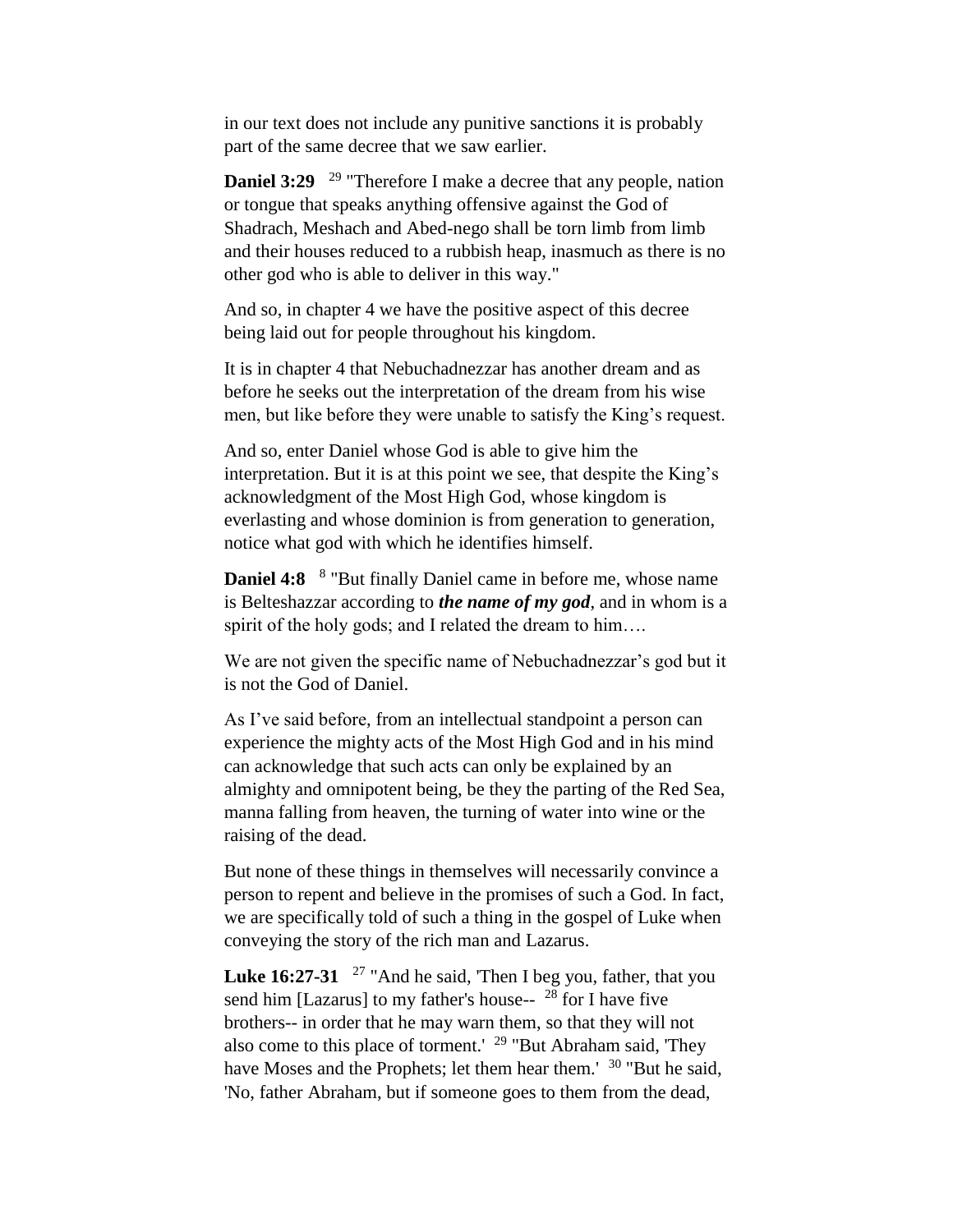they will repent!'  $31$  "But he said to him, 'If they do not listen to Moses and the Prophets, they will not be persuaded even if someone rises from the dead.'"

The issue of repentance and faith in the living God has never been a lack of information about the Creator, but a heart problem that naturally hates the Creator, and this is precisely what Paul tells us.

**Romans 1:18-25** <sup>18</sup> For the wrath of God is revealed from heaven against all ungodliness and unrighteousness of men who suppress the truth in unrighteousness,  $19$  because that which is known about God is evident within them; for God made it evident to them. <sup>20</sup> For since the creation of the world His invisible attributes, His eternal power and divine nature, have been clearly seen, being understood through what has been made, so that they are without excuse.  $21$  For even though they knew God, they did not honor Him as God or give thanks, but they became futile in their speculations, and their foolish heart was darkened.  $^{22}$  Professing to be wise, they became fools, <sup>23</sup> and exchanged the glory of the incorruptible God for an image in the form of corruptible man and of birds and four-footed animals and crawling creatures. <sup>24</sup> Therefore God gave them over in the lusts of their hearts to impurity, so that their bodies would be dishonored among them.  $25$ For they exchanged the truth of God for a lie, and worshiped and served the creature rather than the Creator, who is blessed forever. Amen.

This is Nebuchadnezzar. And now, once again, Daniel will impress upon him what the King of kings has to say to him as Daniel is given the interpretation of the dream.

**Daniel 4:19**  <sup>19</sup> "Then Daniel, whose name is Belteshazzar, was appalled for a while as his thoughts alarmed him. The king responded and said, 'Belteshazzar, do not let the dream or its interpretation alarm you.' Belteshazzar replied, 'My lord, *if only* the dream applied to those who hate you and its interpretation to your adversaries!

What appalls Daniel is that the dream was not about someone in Nebuchadnezzar's kingdom who would be judged for coming against the king but rather this was about the King himself and God's judgment on him.

**Daniel 4:24-27** <sup>24</sup> this is the interpretation, O king, and this is the decree of the Most High, which has come upon my lord the king:  $25$  that you be driven away from mankind and your dwelling place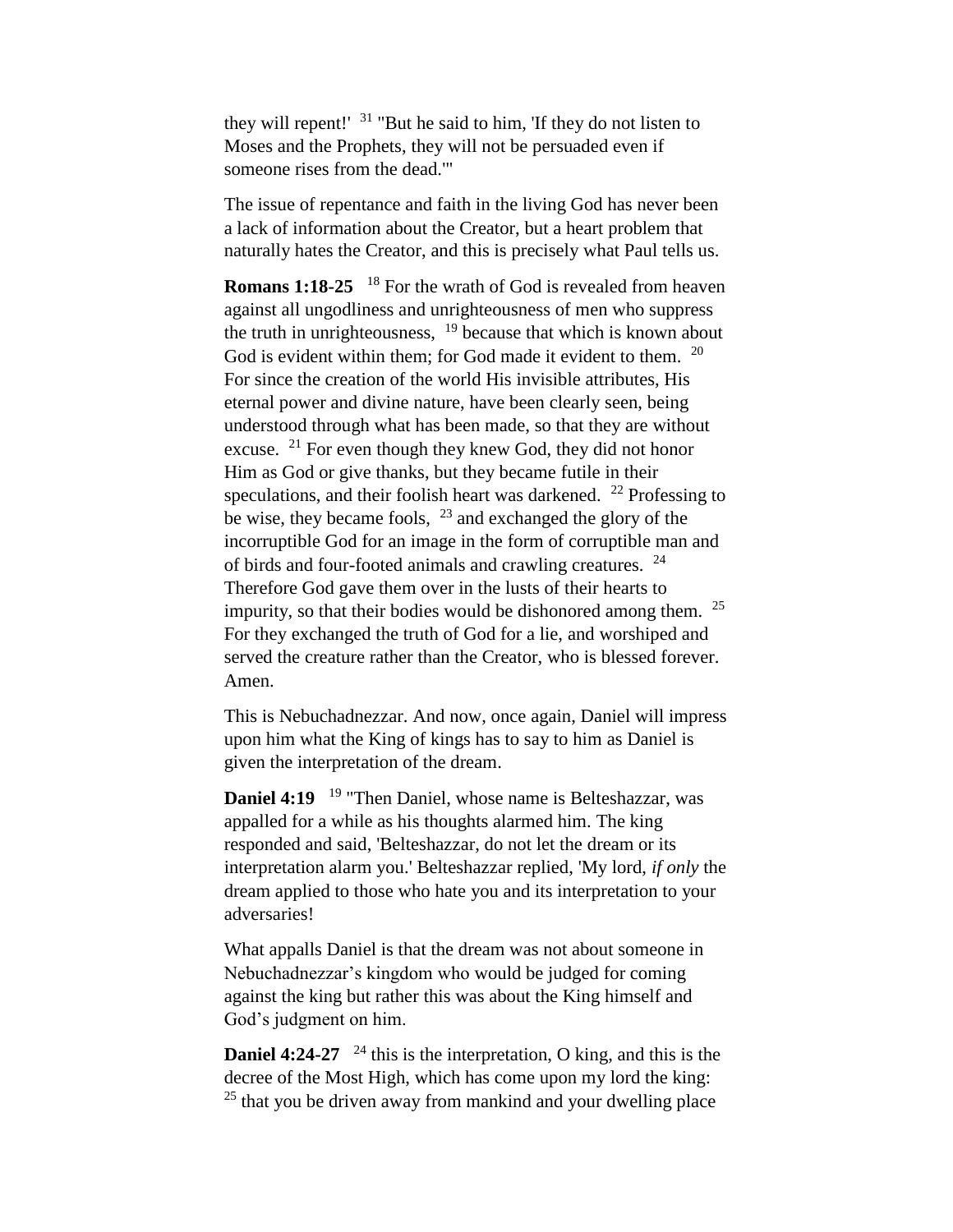be with the beasts of the field, and you be given grass to eat like cattle and be drenched with the dew of heaven; and seven periods of time will pass over you, until you recognize that the Most High is ruler over the realm of mankind and bestows it on whomever He wishes.  $26$  'And in that it was commanded to leave the stump with the roots of the tree, your kingdom will be assured to you after you recognize that *it is* Heaven *that* rules. <sup>27</sup> Therefore, O king, may my advice be pleasing to you: break away now from your sins by *doing* righteousness and from your iniquities by showing mercy to *the* poor, in case there may be a prolonging of your prosperity.'

Imagine having to approach the most powerful man in the world at that time and tell him that Daniel's God was going to reduce the king to a mere beast. But then Daniel goes on to say what God has always said to mankind, "unless you turn from your wicked ways you will surely die."

And it may appear that God is giving the king one more chance to repent of his sins so that he may live. But we would be missing the point if we thought that God was simply giving Nebuchadnezzar another chance to once again figure out this whole "repent and believe thing."

Remember, no one is able to figure out his sin problem because the heart of the natural man is dead and unwilling to turn to God.

**Jeremiah 17:9** <sup>9</sup> "The heart is more deceitful than all else And is desperately sick; Who can understand it?

God is not hoping that Nebuchadnezzar will finally get it right, rather He is demonstrating one more time how no one will get it right because no one seeks God. In this way God further indicts, not just Nebuchadnezzar, but all mankind.

**Romans 3:10-12** <sup>10</sup> as it is written, "THERE IS NONE RIGHTEOUS, NOT EVEN ONE; <sup>11</sup> THERE IS NONE WHO UNDERSTANDS, THERE IS NONE WHO SEEKS FOR GOD; <sup>12</sup> ALL HAVE TURNED ASIDE, TOGETHER THEY HAVE BECOME USELESS; THERE IS NONE WHO DOES GOOD, THERE IS NOT EVEN ONE."

And so, back in our text, Nebuchadnezzar is told to break away from his sins. The Aramaic word for "break away" is more literally, tear away, as if tearing off a piece of clothing. Nebuchadnezzar, like all men, wear their sin proudly and until we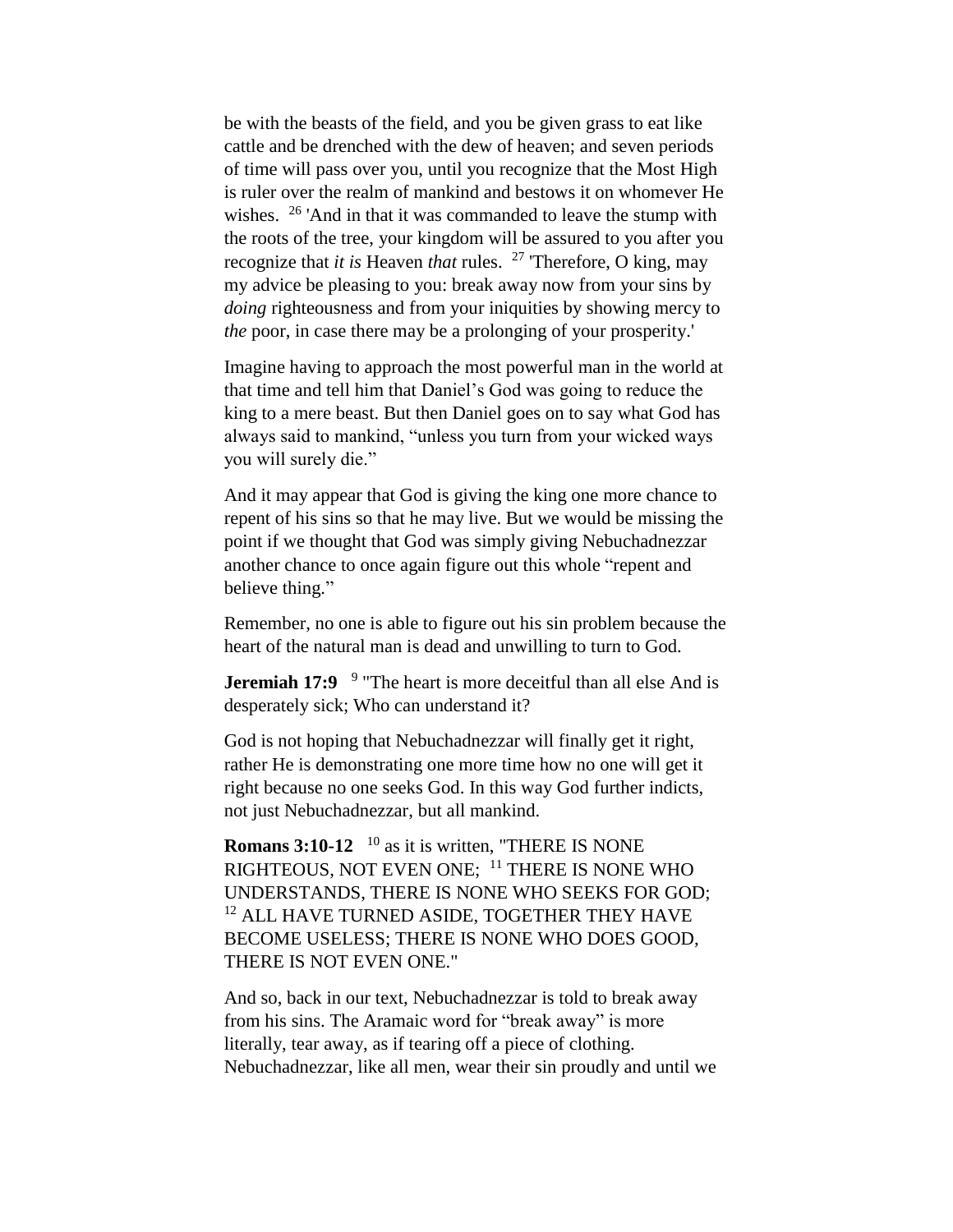are clothed with the righteousness that only God can supply our filthy garments will lead us to condemnation.

But is Nebuchadnezzar willing and able to tear away his sin and guilt? Apparently not because our text goes on to say that the dream given to Nebuchadnezzar by God came to pass.

**Daniel 4:28** <sup>28</sup> "All *this* happened to Nebuchadnezzar the king.

This verse is simply a segue to the next scene which takes us to a different time in the life of Nebuchadnezzar which clearly tells us how long the Lord was patient with the King.

**Daniel 4:29-33** <sup>29</sup> "Twelve months later he was walking on the *roof of the royal palace of Babylon.* <sup>30</sup> "The king reflected and said, 'Is this not Babylon the great, which I myself have built as a royal residence by the might of my power and for the glory of my majesty?' <sup>31</sup> "While the word *was* in the king's mouth, a voice came from heaven, *saying*, 'King Nebuchadnezzar, to you it is declared: sovereignty has been removed from you,  $32$  and you will be driven away from mankind, and your dwelling place *will be* with the beasts of the field. You will be given grass to eat like cattle, and seven periods of time will pass over you until you recognize that the Most High is ruler over the realm of mankind and bestows it on whomever He wishes.<sup>' 33</sup> "Immediately the word concerning Nebuchadnezzar was fulfilled; and he was driven away from mankind and began eating grass like cattle, and his body was drenched with the dew of heaven until his hair had grown like eagles' *feathers* and his nails like birds' *claws*.

There's a lot to unpack here but the overall gist is that God's judgment was not slow as some count slowness but rather the Lord showed patience so that the king would repent, to quote Peter in his account of the judgment of the world. (2Peter 3:9)

For an entire year the king was given a chance to repent, but instead of humbling himself, as Daniel encouraged him to do so after interpreting the dream that haunted the king for a time, the king instead boasts in his own power to accomplish that which God had done on his behalf.

It's interesting how we are told that the king reflected, as the NAU puts it, while other translations simply say, he answered or he said. Whether this was a verbal response or merely something the king thought about in his mind, the Lord was listening and responds immediately.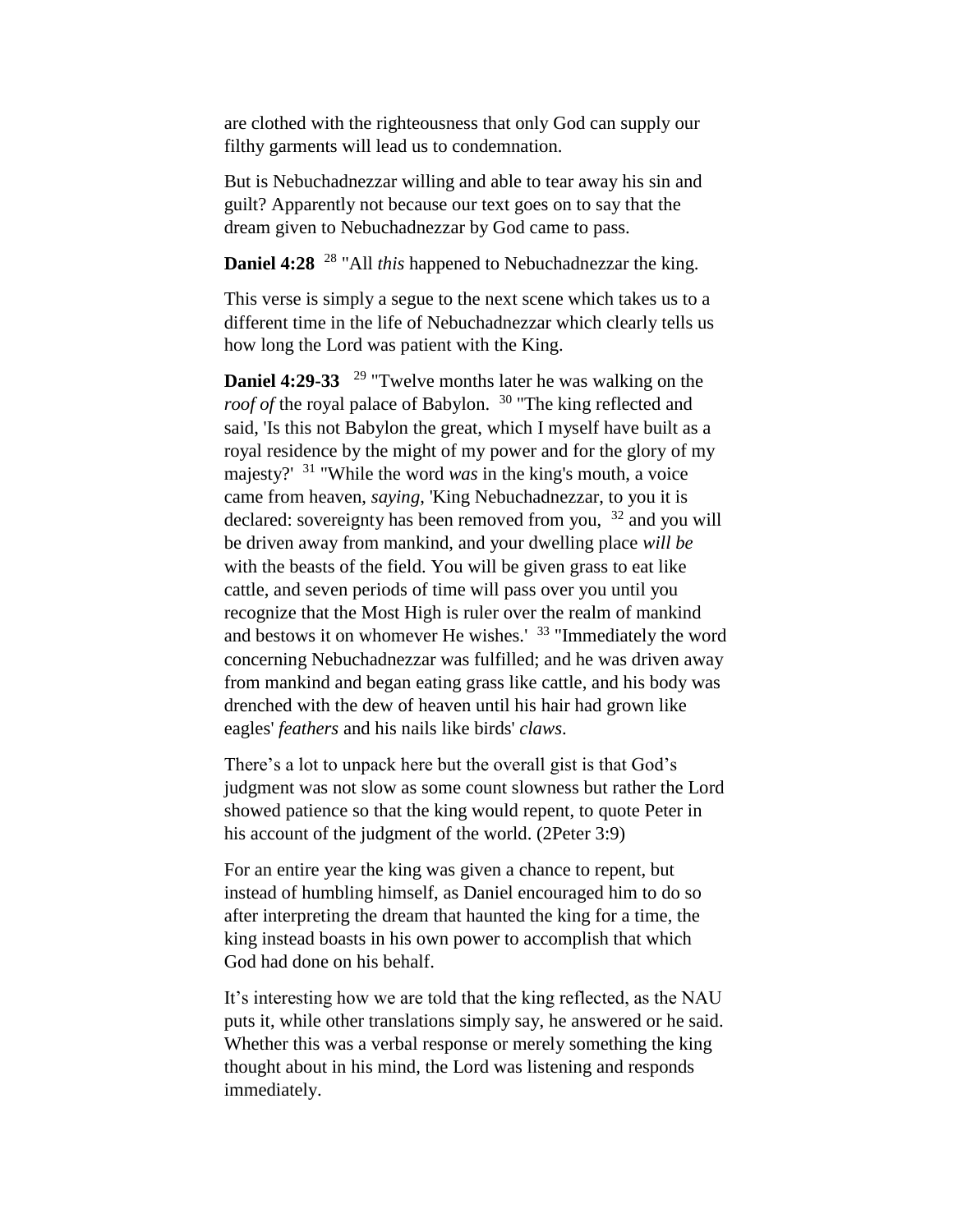**Daniel 4:31-32**  <sup>31</sup> "While the word *was* in the king's mouth, a voice came from heaven, *saying*, 'King Nebuchadnezzar, to you it is declared: sovereignty has been removed from you,  $32$  and you will be driven away from mankind, and your dwelling place *will be*  with the beasts of the field. You will be given grass to eat like cattle, and seven periods of time will pass over you until you recognize that the Most High is ruler over the realm of mankind and bestows it on whomever He wishes.'

God judges and Nebuchadnezzar falls from his sovereignty and his dream now becomes a nightmare.

We are not told how long this judgment lasted for Nebuchadnezzar except that it was extended for seven periods or seven times.

The number seven is not chosen by God indiscriminately as it is used many times to demonstrate the completeness of God's will and plan. In this case it could be seven days, weeks or years. We simply don't know. What we do know is that, as always, God's perfect plan will be accomplished in His perfect timing.

By the way, this will also play an important role in the timing of God's redemptive plan as Daniel will later be given this same number seven to identify the coming Messiah and His plan of salvation as we will see in one of the most controversial and confusing portions of God's word.

**Daniel 9:25-27** <sup>25</sup> "So you are to know and discern *that* from the issuing of a decree to restore and rebuild Jerusalem until Messiah the Prince *there will be seven weeks* and *sixty-two week*s; it will be built again, with plaza and moat, even in times of distress.  $26$ "Then after the sixty-two weeks the Messiah will be cut off and have nothing, and the people of the prince who is to come will destroy the city and the sanctuary. And its end *will come* with a flood; even to the end there will be war; desolations are determined.  $27$  "And he will make a firm covenant with the many for *one week*, but in the middle of the week he will put a stop to sacrifice and grain offering; and on the wing of abominations *will come* one who makes desolate, even until a complete destruction, one that is decreed, is poured out on the one who makes desolate."

When we get to this portion we will find that seven weeks, sixty two weeks and one week, which many reinterpret to mean seven sets of seventy years, totaling 490 years, is not what the text is actually saying.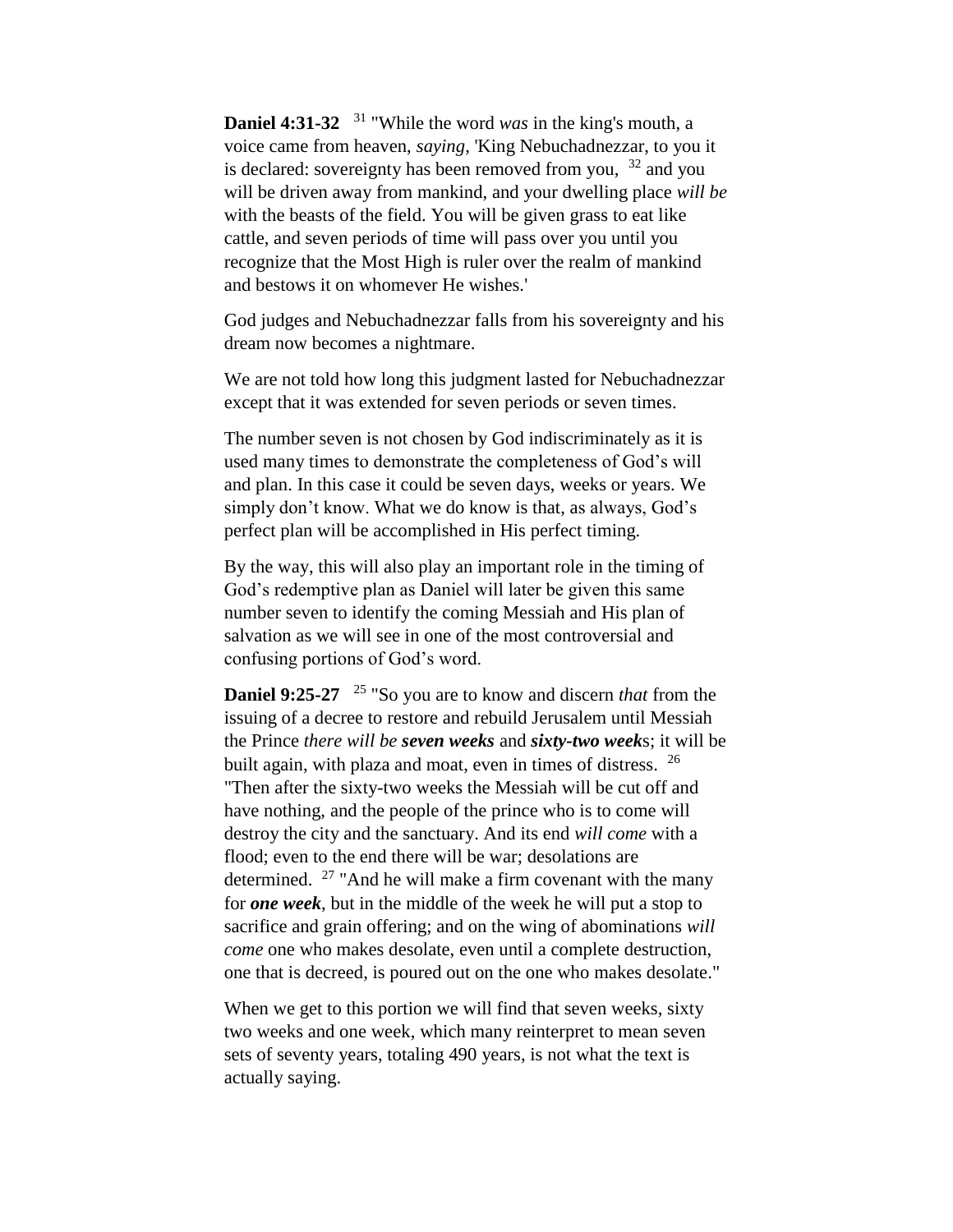But that's for later.

In our text for today it is important to note that God's judgment on Nebuchadnezzar was the result of his glorying in himself and his accomplishments in contradiction to the fact that God had chosen Nebuchadnezzar to specifically carry out the Lord's judgment on His people Israel and subsequently to allow Nebuchadnezzar's kingdom to flourish.

Remember it was Daniel himself who acknowledged that God is all powerful and His will cannot be thwarted even as He chooses to either remove or establish any king in any time for His good pleasure and will.

**Daniel 2:20-21** <sup>20</sup> Daniel said, "Let the name of God be blessed forever and ever, For wisdom and power belong to Him. <sup>21</sup> "It is He who changes the times and the epochs; He removes kings and establishes kings; He gives wisdom to wise men And knowledge to men of understanding.

In the removing and establishing of Kings, as we see in the verse above, it is in the context of Daniel interpreting the first dream of Nebuchadnezzar.

Therefore, the context is clear that God is establishing a pagan king to do His bidding. So to suggest that God is not active in the affairs of men, turning hearts where He wills, is not to understand the sovereignty of God.

And so, for Nebuchadnezzar to act as if he didn't know that God had blessed him is something that cannot be ignored as Nebuchadnezzar himself has clearly acknowledged.

**Daniel 2:46-47** <sup>46</sup> Then King Nebuchadnezzar fell on his face and did homage to Daniel, and gave orders to present to him an offering and fragrant incense. <sup>47</sup> The king answered Daniel and said, "Surely your God is a God of gods and a Lord of kings and a revealer of mysteries, since you have been able to reveal this mystery."

And so, the Lord immediately enacts judgment on Nebuchadnezzar as he marvels at his accomplishments.

**Daniel 4:33** <sup>33</sup> "Immediately the word concerning Nebuchadnezzar was fulfilled; and he was driven away from mankind and began eating grass like cattle, and his body was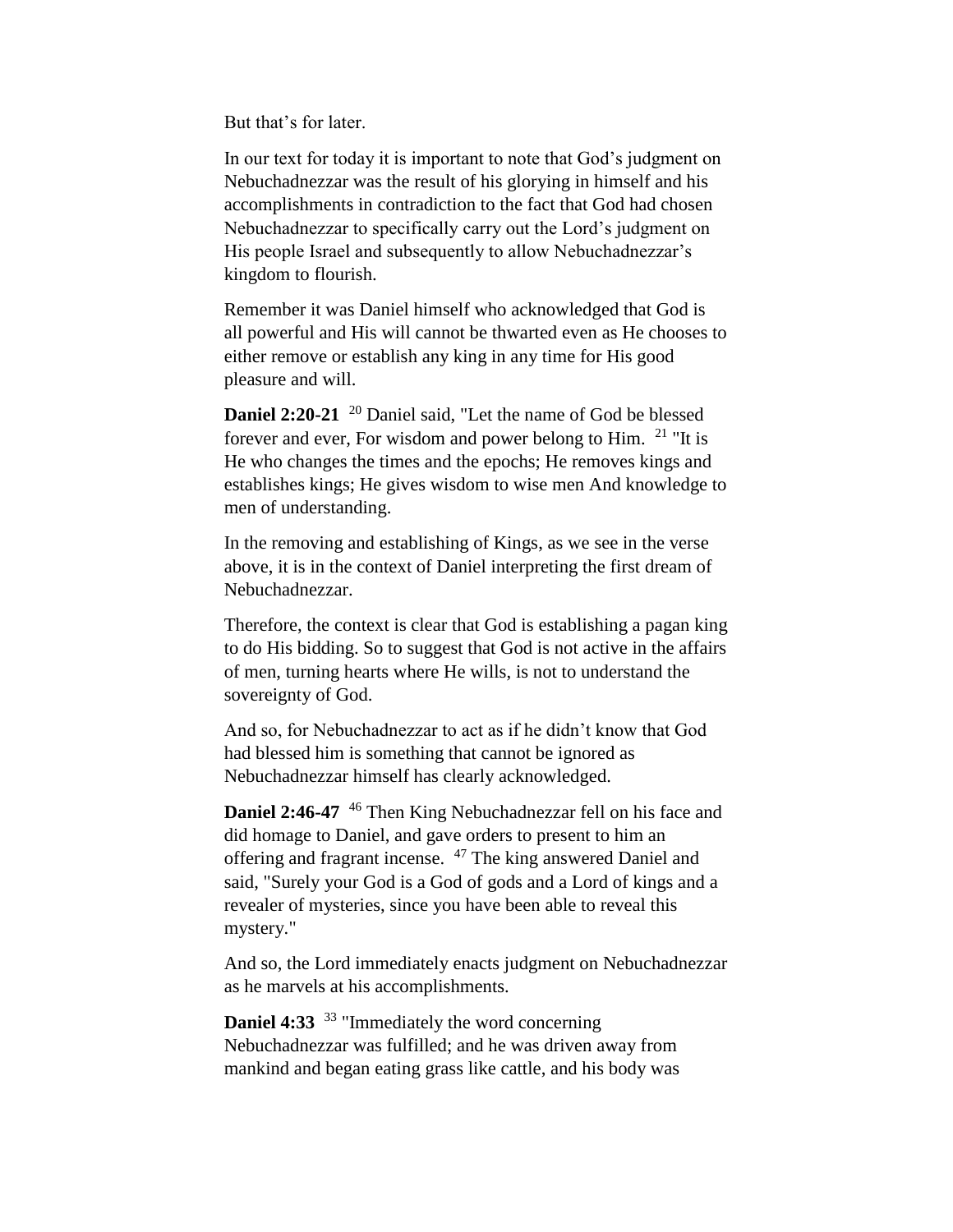drenched with the dew of heaven until his hair had grown like eagles' *feathers* and his nails like birds' *claws*.

The words, "driven away from mankind" could be literally translated "chased away."

This does not exclude the idea that the principle agent in this chasing away from mankind is God Himself but it can also include the secondary agents of men who are so put off by the actions of their King that they are forced to get him out of their presence and actually chase him to a place that is suited only for animals since he is driven "away from mankind."

It is only verse 43 that illustrates the entirety of God's judgment placed on Nebuchadnezzar as the very next verse shows how that judgment is taken away.

**Daniel 4:34** <sup>34</sup> "But at the end of *that period*, I, Nebuchadnezzar, raised my eyes toward heaven and my reason returned to me,

Again, we're not told of how long *that period* was, only that it covered a span of 7 times. Not even Nebuchadnezzar seems to know with certainty how long it was.

It certainly would have been a span of time so as to allow the subjects of his kingdom to conclude that his behavior was no small thing and that it was the direct result of Daniel's God, who in the fullness of times, accomplished His will in the life of Nebuchadnezzar.

And so, seven periods or seven times could be any time that God deemed appropriate to bring to a conclusion to His judgment on Nebuchadnezzar.

The second part of verse 34 to the end of the chapter is revealing, but again, we would miss the point if we thought that after all that Nebuchadnezzar had seen and experienced through Daniel and his three friends, along with the miracles and now with God fulfilling His word in judgment, that finally Nebuchadnezzar figured out what he needed to do in humbling himself before God.

**Daniel 4:34-37**  <sup>34</sup> "But at the end of that period, I, Nebuchadnezzar, raised my eyes toward heaven and my reason returned to me, and I blessed the Most High and praised and honored Him who lives forever; For His dominion is an everlasting dominion, And His kingdom *endures* from generation to generation. <sup>35</sup> "All the inhabitants of the earth are accounted as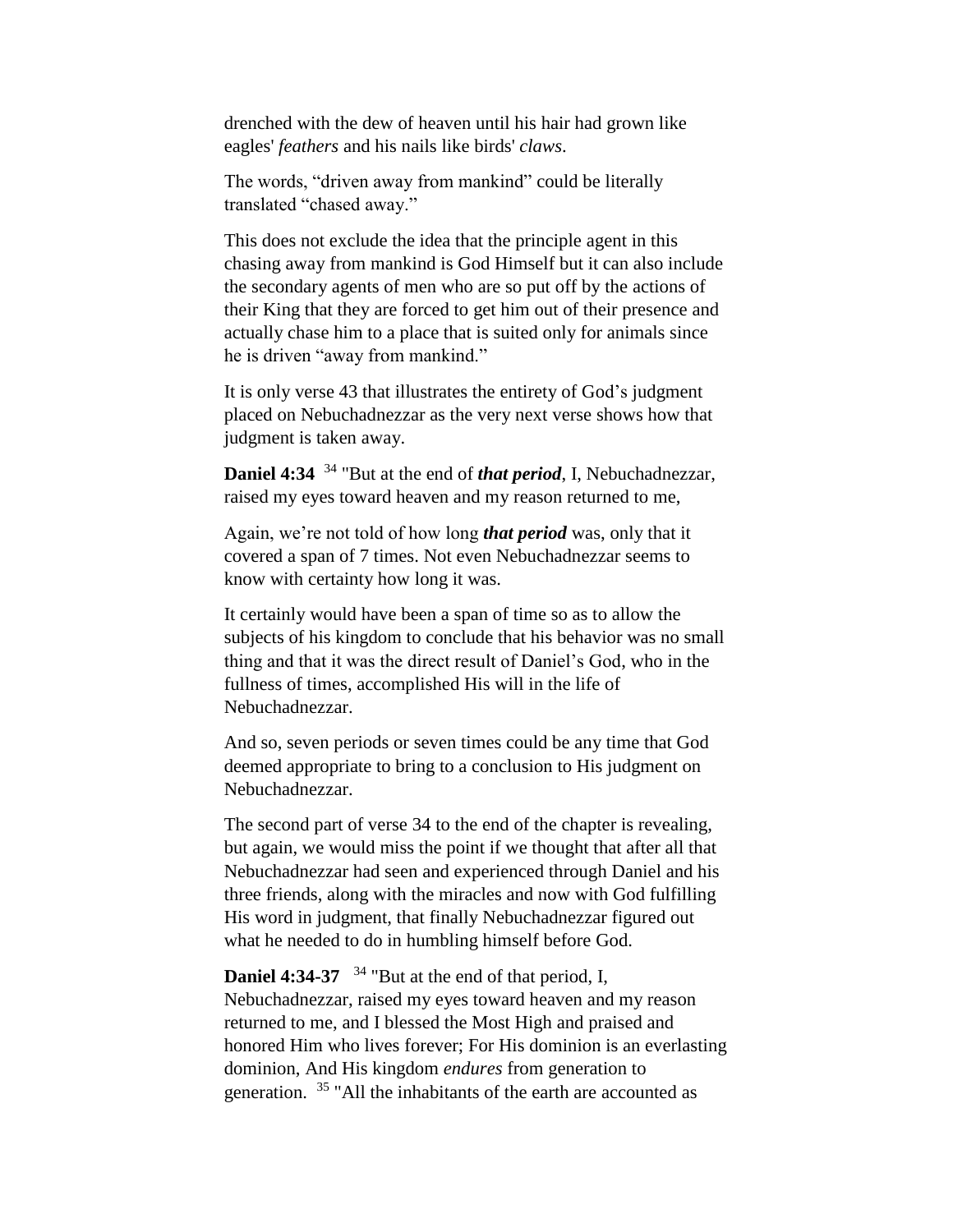nothing, But He does according to His will in the host of heaven And *among* the inhabitants of earth; And no one can ward off His hand Or say to Him, 'What have You done?' <sup>36</sup> "At that time my reason returned to me. And my majesty and splendor were restored to me for the glory of my kingdom, and my counselors and my nobles began seeking me out; so I was reestablished in my sovereignty, and surpassing greatness was added to me.  $37$  "Now I, Nebuchadnezzar, praise, exalt and honor the King of heaven, for all His works are true and His ways just, and He is able to humble those who walk in pride."

There is nothing in this scenario that suggests that Nebuchadnezzar's condition simply ran its course and that he naturally returned to a state of sanity.

Rather, it is tied to the word of the Lord which stated that after a certain period of time, then and only then would God lift such a judgment, which is to say that God caused Nebuchadnezzar to have his reason returned to him and that God, in the same moment, also caused Nebuchadnezzar to raise his eyes to heaven.

Nebuchadnezzar figured out nothing. In His grace God lifted the veil from the mind and the eyes of Nebuchadnezzar and caused him to acknowledge that God alone is sovereign as Nebuchadnezzar blessed the Most High.

Now, some at this point conclude that Nebuchadnezzar's heart was turned by God and that he became a believer in the Most High God. But there's nothing in the text that concludes this. In fact, this is the last time in the book of Daniel that the king is still ruling and reigning in the Babylonian Kingdom.

He most certainly goes out with a glorious ending as God is lifted up on high. But it is God not Nebuchadnezzar who gets the glory.

I would like to think that Nebuchadnezzar did in fact believe, but this last statement, praising the God whose dominion is an everlasting dominion, is also juxtaposed with verse 36 which states: "At that time my reason returned to me. And my majesty and splendor were restored to me for the glory of my kingdom, and my counselors and my nobles began seeking me out; so I was reestablished in my sovereignty, and surpassing greatness was added to me."

No less than 10 times does Nebuchadnezzar refer to himself in ways that magnify himself along with his kingdom and